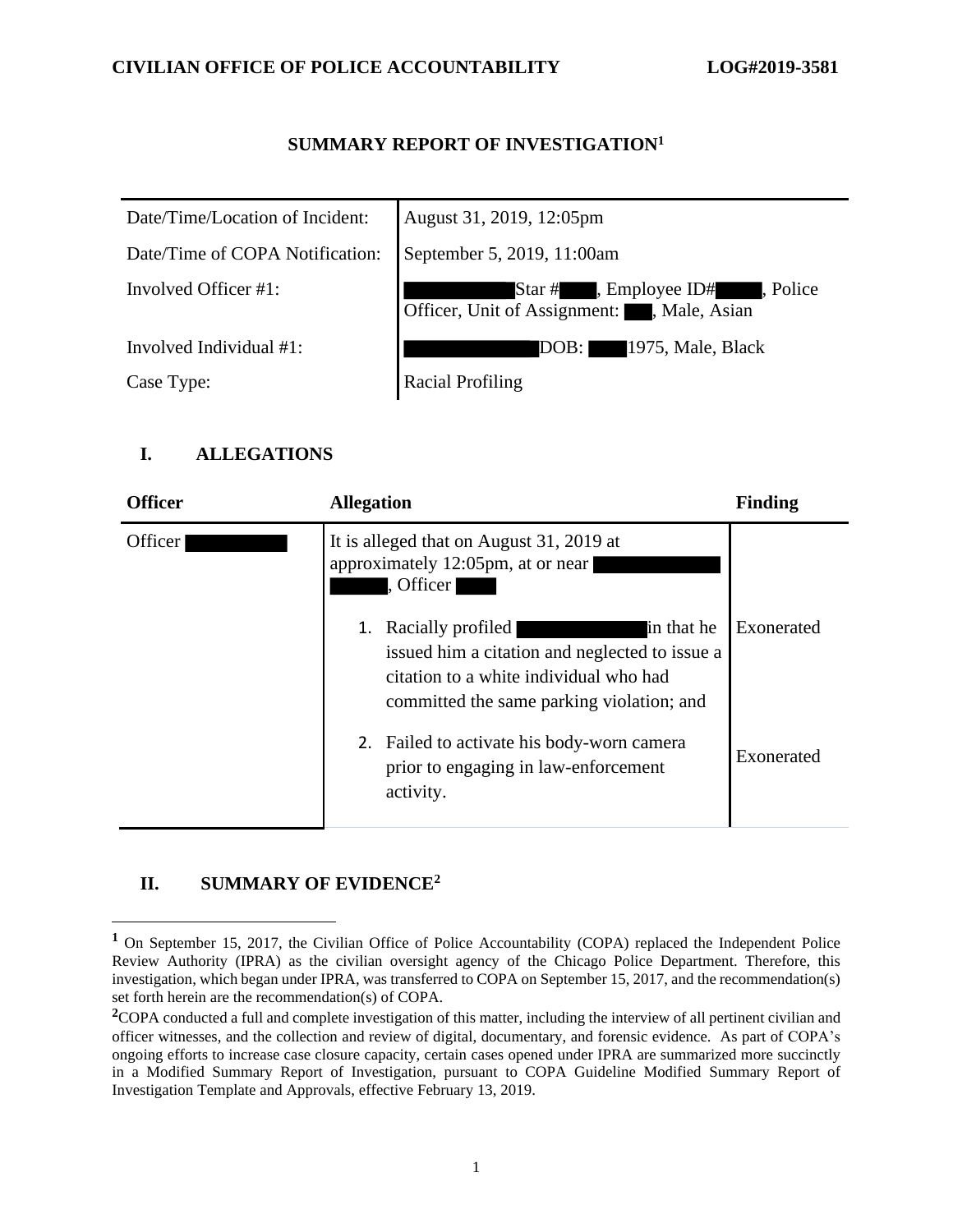On September 6, 2019, **provided a recorded statement to COPA<sup>3</sup>** in which he alleged that Officer issued him a parking citation because of his race. During its investigation, COPA viewed **body worn camera footage<sup>4</sup>** of the incident and **interviewed Officer** .

COPA found that on August 31, 2019, drove to the Apple store located at . At approximately 12:00pm, parked his vehicle along the side of the road where a "No Parking – Tow Zone" sign was visibly posted. At approximately the same time, an unknown white male (hereinafter referred to as "Civilian X") parked his vehicle directly behind Both and Civilian X exited their vehicles and went into the Apple store. While both cars were vacant and parked in a tow zone, Officer began writing a parking citation for vehicle. As Officer was still writing the ticket for vehicle, Civilian X returned to his vehicle, asked Officer not to write him a ticket, and stated he would leave right away. Officer placed a ticket on windshield and began walking back to his squad car. At that time, returned to his vehicle, saw the ticket, and approached Officer was upset about receiving the parking citation and asked Officer why he had not ticketed Civilian X as well. As the situation became confrontational between Officer **Officer** activated his body worn camera. The asked for Officer name and star. Officer wrote down his information and grabbed it from Officer hand and walked away.

#### **III. ANALYSIS AND CONCLUSION**

alleges that Officer ticketed him and not Civilian X because was black and Civilian X was white. However, after reviewing body worn camera footage and interviewing Officer COPA found that Officer decision to ticket and not Civilian X was not racially influenced. Officer body worn camera footage depicts Officer writing a ticket for vehicle while the vehicle is parked, vacant, in a tow zone. Before Officer moves on to the next illegally parked vehicle – Civilian X's vehicle - Civilian X returns and appears to have a conversation with Officer  $\blacksquare$ . This supports Officer statement during his interview that Civilian X approached as Officer was finishing writing citation and told Officer **he** was leaving right away. Officer explained that, as a matter of practice, if somebody approaches him and says they are moving their vehicle prior to him initiating a citation, Officer will let them move their vehicle without issuing a ticket. According to Officer that is why he did not issue Civilian X a ticket – Civilian X returned to his vehicle before Officer had initiated writing him a citation. The other hand, did not return until Officer had finished writing his ticket and left it on the windshield of vehicle. When asked whether Officer chose to issue  $\blacksquare$  a parking citation because of his race, Officer pointed out that the car was vacant at the time he wrote the ticket, and he did not know the race of the owner until afterwards when returned.

 $3$  Att. 3.

<sup>4</sup> Att. 12.

<sup>5</sup> Att. 11.

<sup>6</sup> This part of the video is buffer and therefore there is no audio.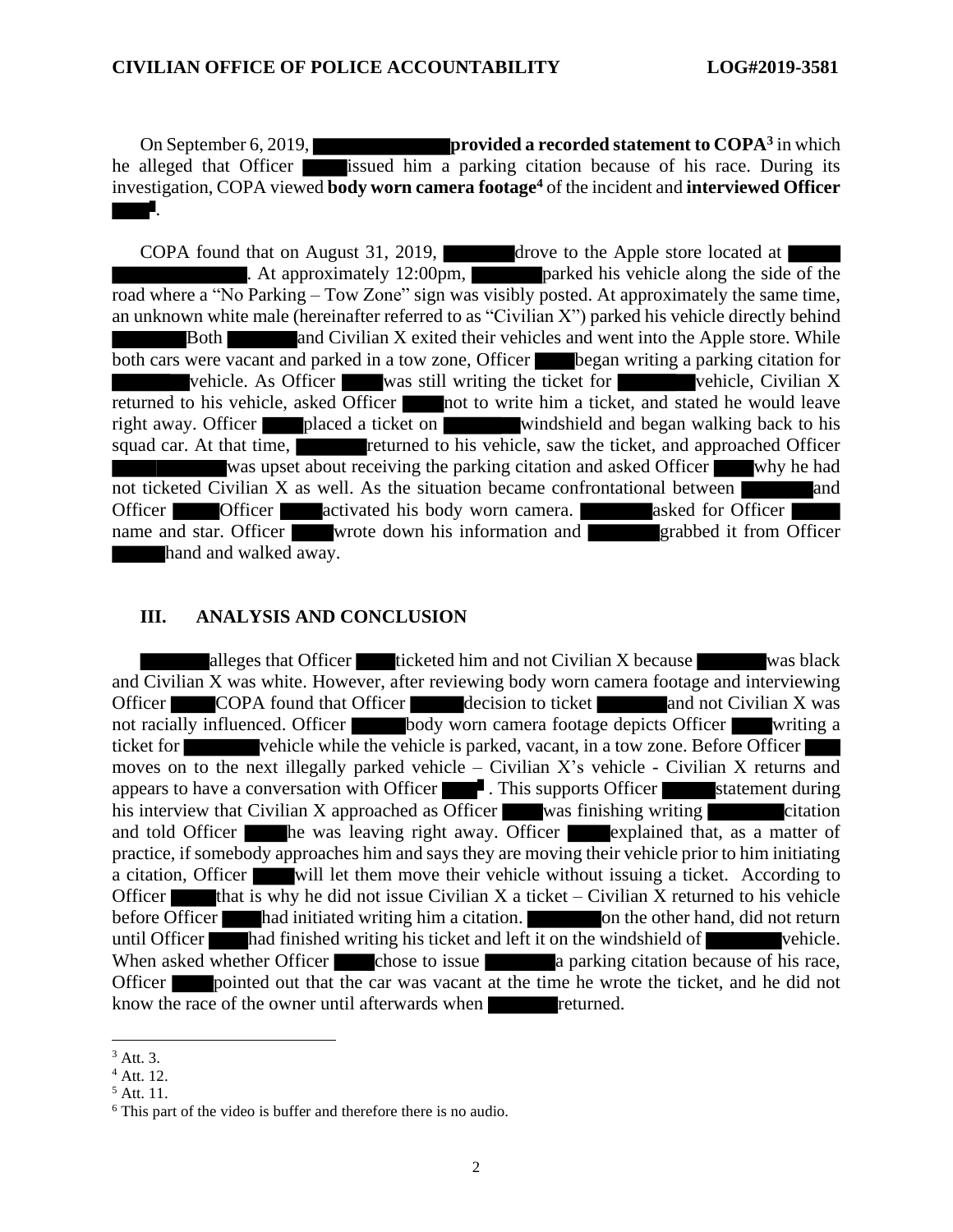Officer credibly articulated his reasoning for ticketing and not Citizen X. COPA finds by clear and convincing of evidence that Officer decision not to issue a citation to Civilian X was not based on racial bias; the first allegation is Exonerated.

COPA brought a second allegation against Officer for failing to activate his body worn camera before engaging in law enforcement activity. In this case, Officer activated his body worn camera while in the middle of a conversation with **a structure after Officer** had left a parking citation on  $\blacksquare$  vehicle. At the point the camera is activated,  $\blacksquare$  can be heard asking Officer for his name and badge number and accusing Officer of issuing an illegal ticket.

During his interview, Officer stated that he activated his body worn camera when became belligerent. Officer explained that he did not activate his body worn camera earlier because, although issuing a parking citation is a law enforcement activity, it does not involve an encounter with a citizen so activating the camera is not required. When first approached Officer he was asking questions about the ticket and Officer was providing answers. When **began acting belligerent**, Officer activated his body worn camera.

Special Order S03-14 states, "The decision to electronically record a law-enforcement-related **encounter** is mandatory, not discretionary." (Emphasis added). The order goes on to list lawenforcement-related activities that must be recorded on body worn camera. Although the list is expressly non-exhaustive, it should be noted that issuing parking citations is not specifically included. The list does include, however, "any encounter with the public that becomes adversarial after the initial contact."

Accordingly, COPA finds that Officer was not required to activate his body worn camera until the encounter with **became** adversarial. Officer explained that he turned his camera on when **became belligerent and confrontational**. This statement is supported by the available body worn camera footage. Therefore, COPA finds this allegation to be Exonerated.

Approved:



4/29/20

Andrea Kersten *Deputy Chief Administrator – Chief Investigator*

Date